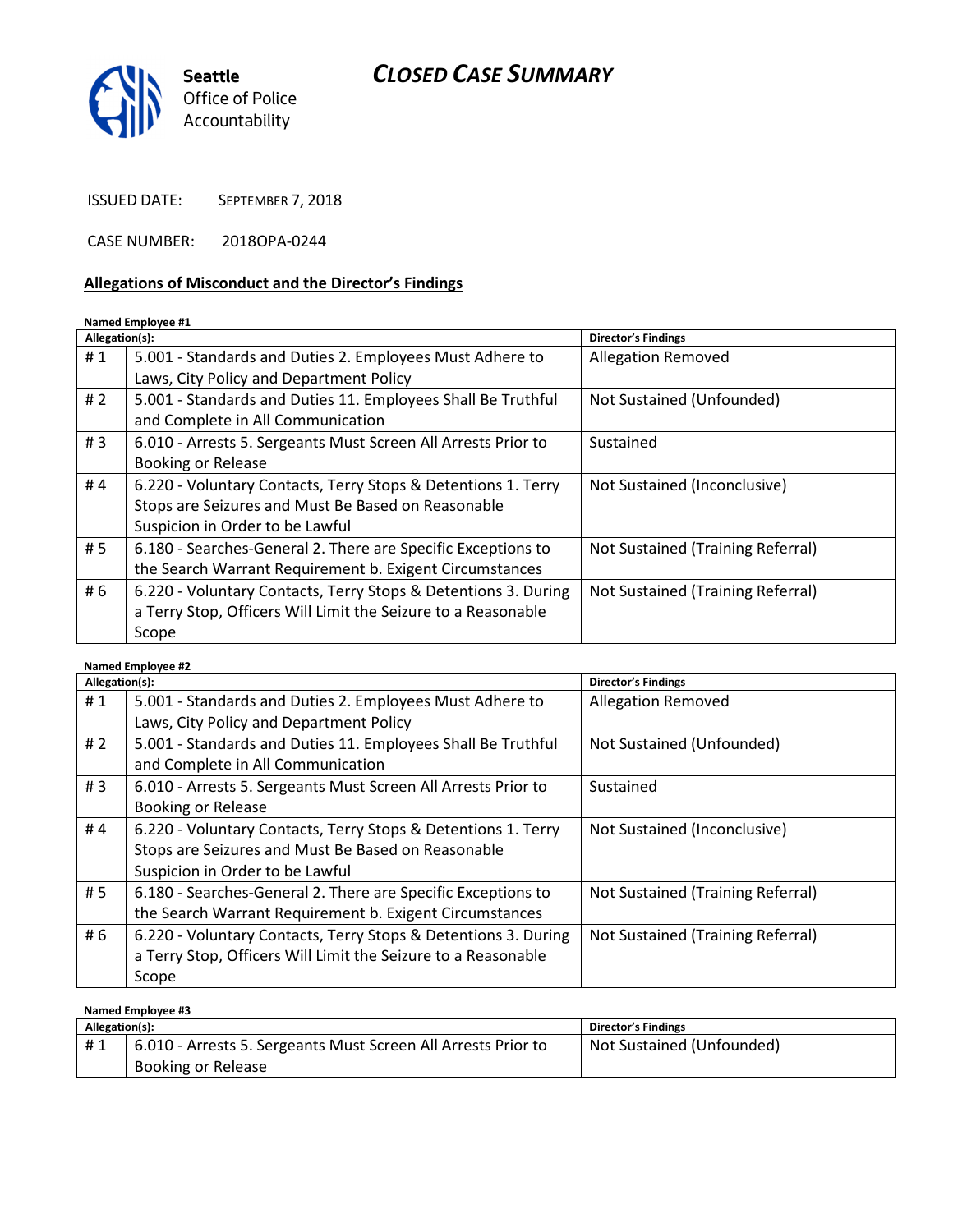Seattle Office of Police Accountability

# CLOSE CASE SUMMARY

OPA CASE NUMBER: 2018OPA-0244

### EXECUTIVE SUMMARY:

The Complainant alleged that Named Employee #1 and Named Employee #2 made an unlawful entry into his home. It was further alleged that the officers conducted a Terry stop of the Complainant without reasonable suspicion and that they unreasonably extended that stop causing the functional arrest of the Complainant. It was also alleged that the officers failed to notify their supervisor, Named Employee #3, of this incident at the time, which may have prevented an in-person screening and that they potentially engaged in dishonestly. Lastly, it was alleged that Named Employee #3 may have failed to screen in-person the Complainant's detention, functional arrest, and release from custody.

### ADMINISTRATIVE NOTE:

OPA Initially identified another sergeant with the same last name as Named Employee #3 as the supervisor who purportedly failed to screen the arrest and release of the Complainant. This error was regrettable and unintentional and this sergeant was removed as a named employee and Named Employee #3 was added.

In the initial DCM, OPA recommended that Allegation #6, which concerned the scope of the detention of the Complainant, be Sustained against both Named Employee #1 and Named Employee #2. However, at the discipline meeting in this matter, the chain of command provided additional information, which is described more fully below, that caused OPA to amend its decision. As such, and even though I maintain my reservations concerning the scope and duration of the detention, I now recommend that this allegation be changed from Sustained to Not Sustained – Training Referral.

Lastly, OPA notes that it found Named Employee #2's joking around and making light of the situation to be inappropriate. While this incident may not have been a big deal to him, it certainly was for the Complainant and his wife, who had been scared, had their home invaded and door broken in, had been detained, and had been repeatedly accused of lying. OPA further finds Named Employee #2's remark that if he had to come back to their residence he would randomly pick which one of them would be arrested to have been even more inappropriate. Had SPD policy 5.001-POL-10, which concerns the professionalism of officers, been classified for investigation, OPA would have recommended that this allegation be Sustained based on Named Employee #2's overall demeanor and comments.

### ANALYSIS AND CONCLUSIONS:

## Named Employee #1 - Allegations #1 5.001 - Standards and Duties 2. Employees Must Adhere to Laws, City Policy and Department Policy

SPD Policy 5.001-POL-2 requires employees to adhere to laws, City policy, and Department policy. This allegation was classified here based on the Complainant's contention that Named Employee #1 (NE#1) and Named Employee #2 (NE#2) engaged in an unlawful entry into their home, detained the Complainant without reasonable suspicion, did not limit the seizure to a reasonable scope, and, in doing so, functionally arrested the Complainant without probable cause. Each of these allegations are discussed more fully below.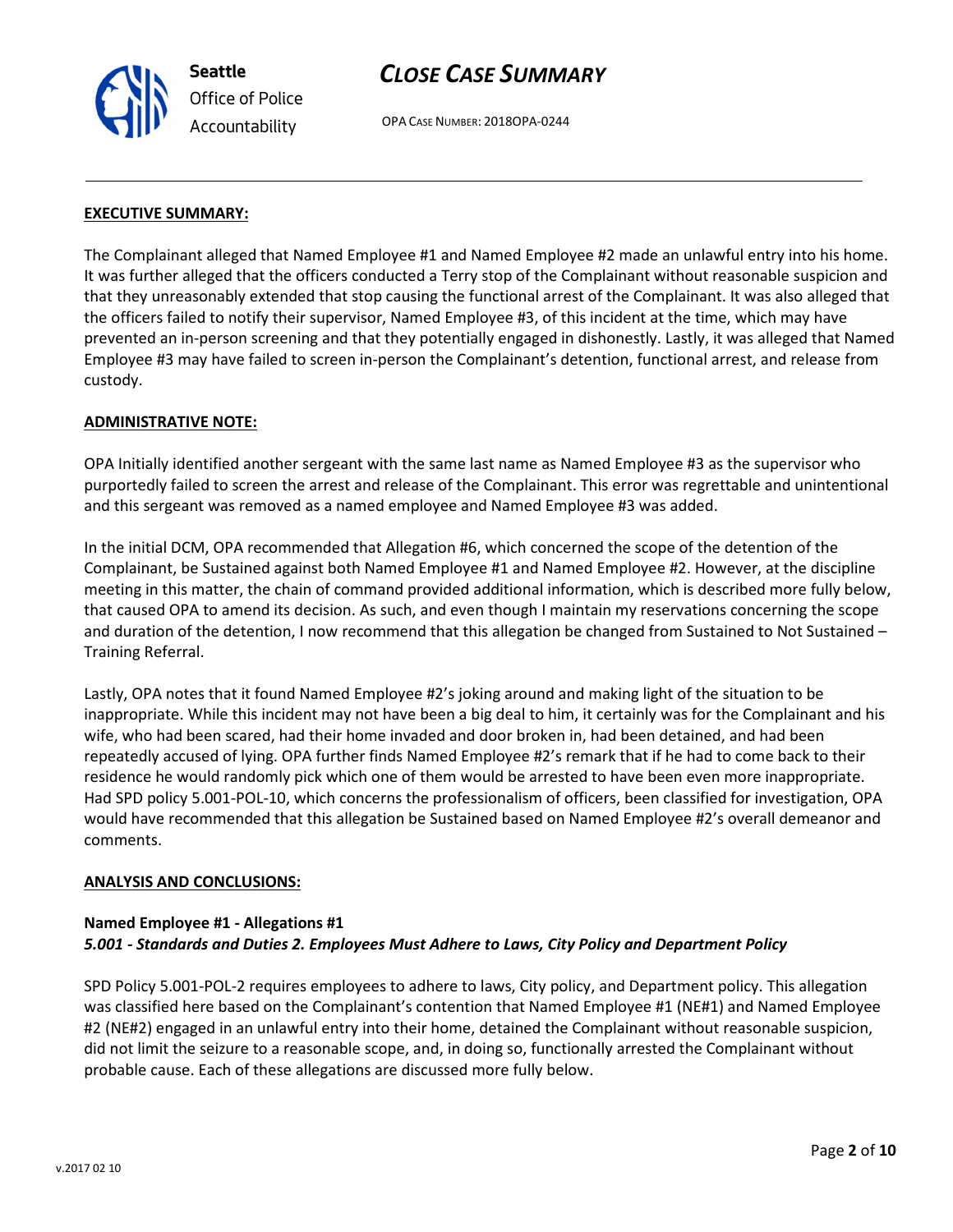



OPA CASE NUMBER: 2018OPA-0244

Ultimately, I find the questions of whether NE#1 and NE#2 conducted an unlawful entry into the apartment and whether they had reasonable suspicion to detain the Complainant to be inconclusive. With regard to the scope of the Complainant's detention, however, I find that it was unreasonable, that he was functionally arrested as a result, and that this arrest was not supported by probable cause.

Given that this allegation is duplicative of those discussed below, I recommend that it be removed as against both NE#1 and NE#2.

### Recommended Finding: Allegation Removed

### Named Employee #1 - Allegation #2 5.001 - Standards and Duties 11. Employees Shall Be Truthful and Complete in All Communication

SPD Policy 5.001-POL-11 requires Department employees to be truthful and complete in all communication. This allegation was classified based on the potential that NE#1 included knowingly false information in his General Offense Report. Specifically, there appears to be two areas in which they were potentially dishonest: first, when NE#1 wrote that the officers heard a scream coming from inside of the Complainant's apartment; and, second, when NE#1 stated that they identified themselves as police officers prior to entry when they only did so after entry.

With regard to the first potential dishonesty, from my review of the Department video, I did not hear anything resembling a scream coming from the apartment or from any other apartment. However, as discussed below, I cannot conclusively find that this did not occur. Moreover, NE#1's behavior at the scene – looking left towards the apparent source of the scream and then telling NE#2 that he had heard the scream – was consistent with his account. Further, as a practical matter, the risk of fabricating this information would be so high given that NE#1 was recording Body Worn Video (BWV) and the possible discipline for dishonesty so significant, that no rational officer would have done so here. This again suggests that NE#1 was mistaken when he believed that he heard a scream instead of that he was dishonest.

With regard to the second possible dishonest statement, I find that NE#1's report was inaccurate when he wrote that, prior to kicking the door in, he identified himself as a Seattle Police Officer. NE#1 wrote the following:

> I announced myself as a Seattle Police Officer. I then proceeded to kick the front door of unit 3803 in an attempt to force entry for exigent circumstances. After I kicked the door, it broke open. I again announced myself as a Seattle Police Officer and started calling out for the occupants.

The BWV, however, showed that NE#1 knocked on the door and window of the apartment multiple times and did not identify himself as a Seattle Police Officer. It further conclusively established that he did not so identify himself until the door had already been kicked open. While this is a clear inaccuracy, I do not believe that it constitutes dishonesty when applying the higher burden of proof for this allegation.

Lastly, in his report, NE#1 wrote that the incident was screened by his supervisor, Named Employee #3 (NE#3). He did not explain, however, that NE#3 was not immediately notified of the forced entry and the detention or that this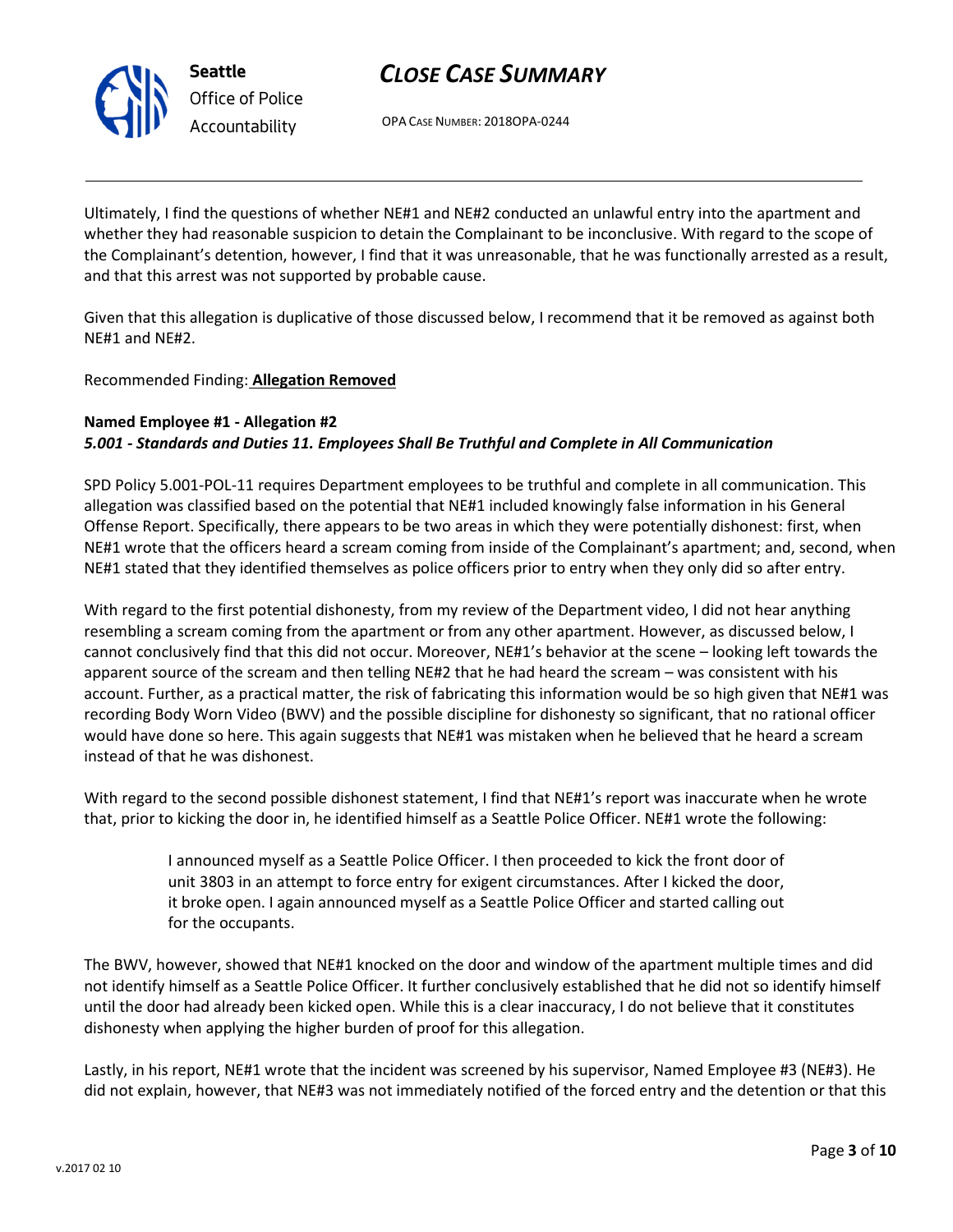

# CLOSE CASE SUMMARY

OPA CASE NUMBER: 2018OPA-0244

matter was not screened with him until well after the incident. Again, while this does not rise to the level of dishonesty, NE#1's report certainly was not complete in this respect.

Had OPA classified SPD Policy 15.180-POL-5 for investigation, which sets forth the requirement for General Offense Reports to be complete, thorough, and accurate, I would have recommended that this allegation be Sustained against him. However, the allegation here is dishonesty, which requires a substantially higher burden of proof. I cannot meet this evidentiary standard and, as such, I recommend that this allegation be Not Sustained – Unfounded.

#### Recommended Finding: Not Sustained (Unfounded)

#### Named Employee #1 - Allegation #3 6.010 - Arrests 5. Sergeants Must Screen All Arrests Prior to Booking or Release

SPD Policy 6.010-POL-5 concerns the screening of arrests by supervisors. The policy states that: "The sergeant shall screen the arrest in-person if the person detained has been handcuffed by SPD, is injured or claiming injury, or has been the subject of a reportable use-of-force." (SPD Policy 6.010-POL-5.) As the Complainant was detained in handcuffs for a period of time and as, under the circumstances of this case, he was functionally arrested, a supervisor was required to screen the detention and release.

The Named Employees admittedly did not notify their director supervisor, NE#3, of the detention and functional arrest of the Complainant. Nor did they notify NE#3 of the Complainant's release from custody. Given this oversight, NE#3 did not screen this incident in-person as the policy requires.

Both NE#1 and NE#2 indicated that they did immediately notify NE#3 of their actions because they forgot to do so. NE#3 told OPA that he did not learn of this incident until significantly later that evening. He stated that he was "a little bit shocked" by this failure. NE#3 stated that the requirement to immediately notify a supervisor of detentions such as the one in this case was clear.

NE#3 further informed OPA that he was also not immediately notified that forced entry had been made and he stated that the officers should have done so.

When NE#1 and NE#2 failed to notify NE#3 of their actions they prevented NE#3 from screening this matter inperson. Such a screening was required by policy. While both officers contended that they forgot that they had to do so, this is a fundamental requirement of policy that simply cannot be overlooked. Through their actions, NE#1 and NE#2 forced entry into the home of two entirety innocent people, without a search warrant, scared them, and detained the Complainant in handcuffs curtailing his liberty for approximately 18 minutes. This was a significant imposition on the Constitutional rights of the Complainant and his wife and actions that needed to be screened with a supervisor. To have not do so, even if because of an oversight, was inconsistent with the expectations of the Department and, as such, I recommend that this allegation be Sustained as against both NE#1 and NE#2.

#### Recommended Finding: Sustained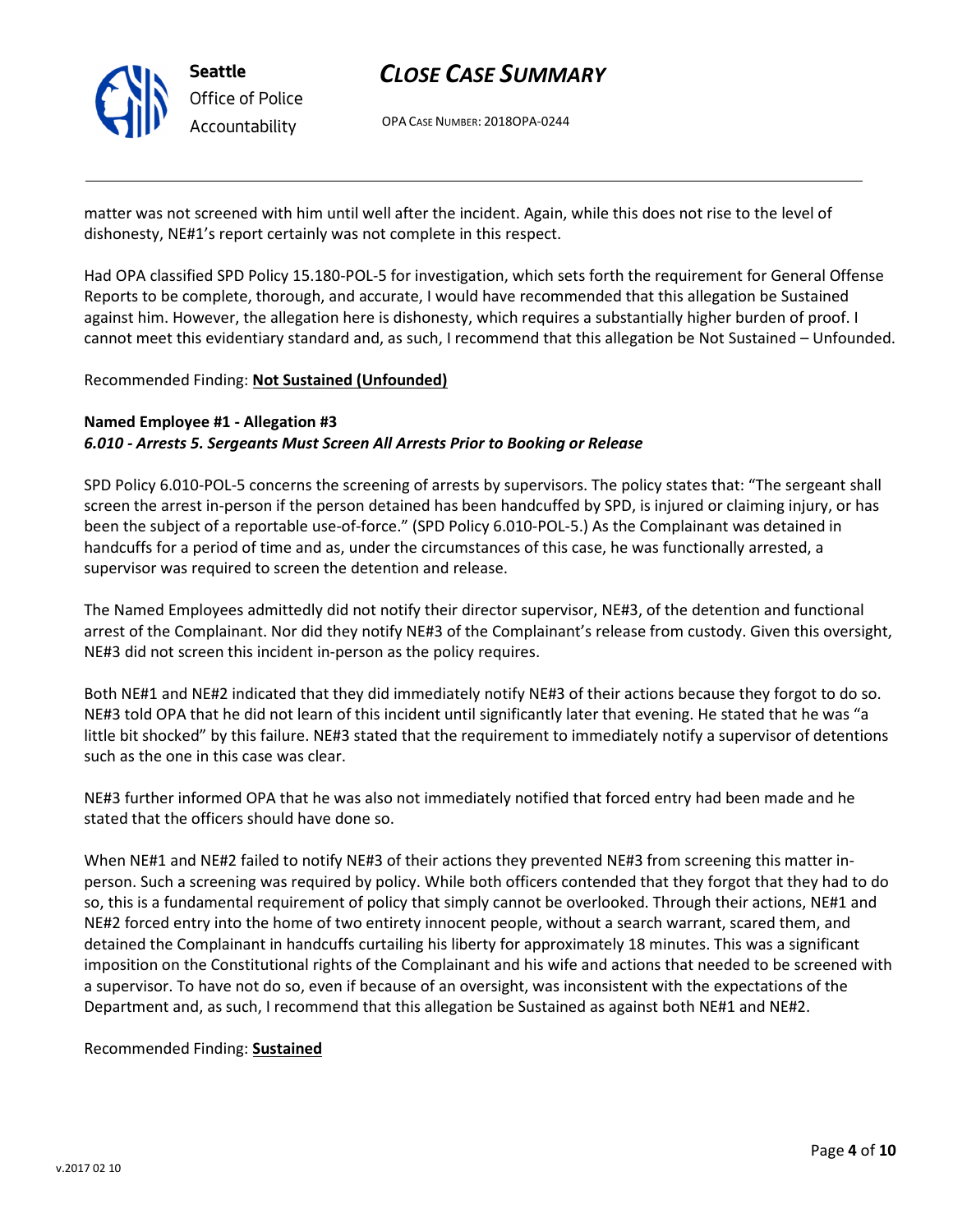



OPA CASE NUMBER: 2018OPA-0244

### Named Employee #1 - Allegations #4 6.220 - Voluntary Contacts, Terry Stops & Detentions 1. Terry Stops are Seizures and Must Be Based on Reasonable Suspicion in Order to be Lawful

SPD Policy 6.220-POL-1 governs Terry stops and stands for the proposition that Terry stops are seizures of an individual and, as such, must be based on reasonable suspicion in order to be lawful. SPD Policy defines a Terry stop as: "A brief, minimally invasive seizure of a suspect based upon articulable reasonable suspicion in order to investigate possible criminal activity." (SPD Policy 6.220-POL-2(b).) SPD Policy further defines reasonable suspicion as: "Specific, objective, articulable facts, which, taken together with rational inferences, would create a wellfounded suspicion that there is a substantial possibility that a subject has engaged, is engaging or is about to engage in criminal conduct." (Id.) Whether a Terry stop is reasonable is determined by looking at "the totality of the circumstances, the officer's training and experience, and what the officer knew before the stop." (Id.) While "[i]nformation learned during the stop can lead to additional reasonable suspicion or probable cause that a crime has occurred, it "cannot provide the justification for the original stop." (Id.)

As with entry in the apartment, in determining whether the detention was justified, the most relevant fact is whether the officers heard a scream coming from the vicinity of the apartment. From a review of the BWV, there is no indication of any scream. That being said, I cannot disprove that it occurred. I further find that the officers' reaction in the moment does not indicate that they invented this fact. Indeed, such action would have been illogical given their knowledge that they were being recorded.

If, as they stated, they did hear a scream and, as they contended, the scream reasonably appeared to be emanating from the Complainant's apartment, I believe that this would have justified the entry and also the detention of the Complainant to investigate whether there had been an ongoing domestic violence assault. In making this determination, I also deem significant the other information available to the officers at that time – including: the complaining witness's report to the 9-11 dispatcher where she stated that she heard a woman say "stop" and "you're hurting me"; that she believed that there was a possible ongoing physical assault; and that she thought the incident was taking place in the apartment above her. Moreover, when the officers arrived at the front door of the Complainant's apartment, they spoke with the complaining witness who confirmed that this was the right address.

Ultimately, it was later learned that all of this information was incorrect and the officers made a significant mistake. When OPA interviewed the complaining victim, she confirmed that she had errantly identified the Complainant's apartment as the source of the yelling and statements, when it was actually another apartment on that floor. Unfortunately, this was simply not information that was available to the officers at that time. As such, instead of breaking up a domestic violence assault, they forced their way into an apartment in which no criminality was ongoing, terrified both the Complainant and his wife, and effectuated the detention and functional arrest of the Complainant who had engaged in no wrongdoing.

I feel terrible for both the Complainant and his wife and have great sympathy for what they experienced. However, if the officers' account concerning the scream is true, I believe that their entry into the apartment – even if mistaken – would have been justified when applying a reasonable officer standard. Consequently, given that I would have found the entry justified under the facts relayed by the officers, I would also have deemed there to be sufficient reasonable suspicion to detain the Complainant to investigate whether he was involved in a domestic violence assault. Give, however, that I cannot conclusively prove or disprove the officers' account and while I am not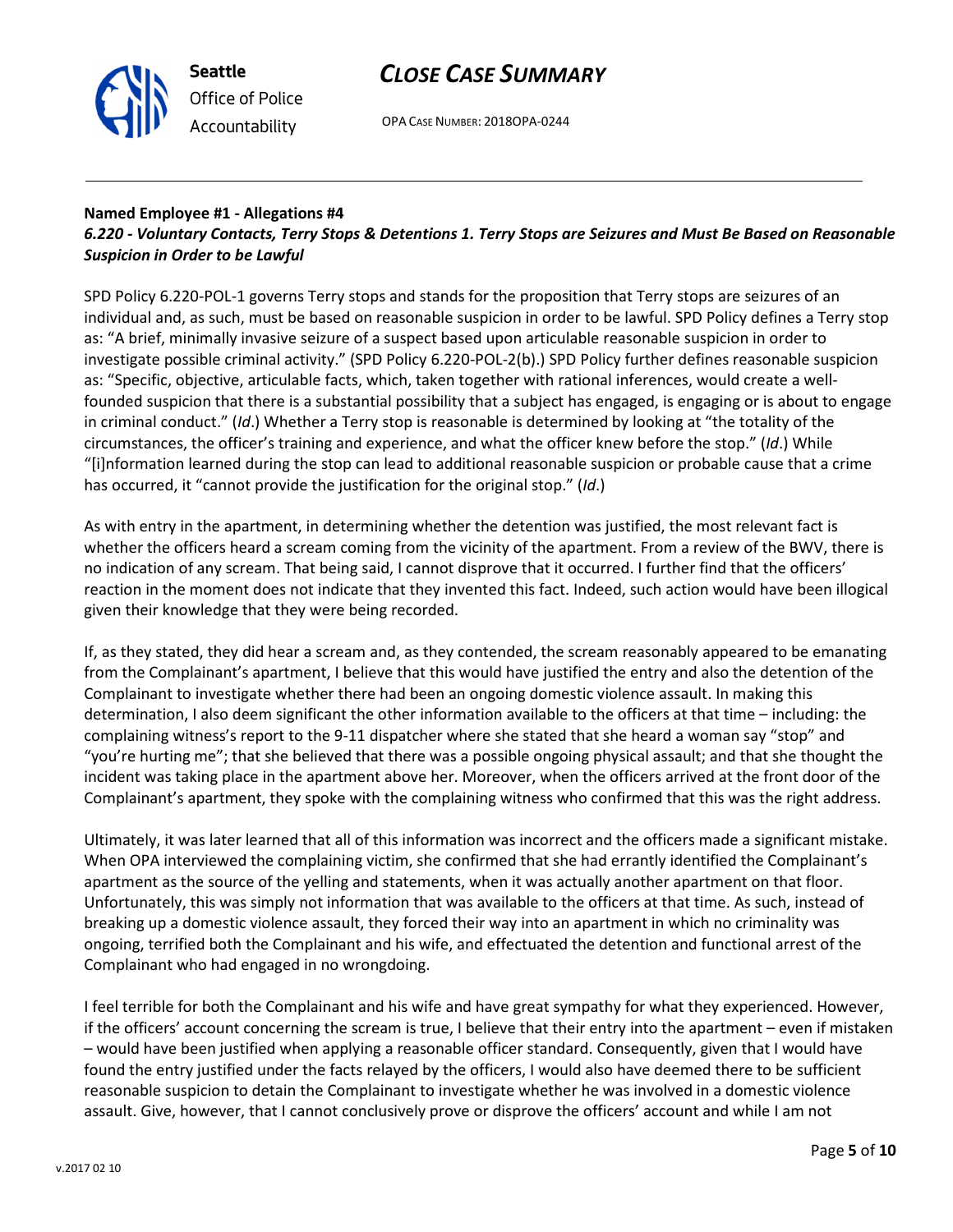

Seattle Office of Police Accountability

# CLOSE CASE SUMMARY

OPA CASE NUMBER: 2018OPA-0244

condoning the officers' actions in this matter and the ultimate result of those actions, I recommend that this allegation be Not Sustained – Inconclusive as against both NE#1 and NE#2.

Recommended Finding: Not Sustained (Inconclusive)

### Named Employee #1 - Allegation #5 6.180 - Searches-General 2. There are Specific Exceptions to the Search Warrant Requirement b. Exigent **Circumstances**

SPD Policy 6.180-POL-2 concerns searches and seizures, including entries into residences. It specifically references the various exceptions to the search warrant requirement. One such exception is where there are exigent circumstances. (SPD Policy 6.180-POL-2(b).) With regard to this exception, the policy states the following: "Police may conduct an immediate, warrantless search or seizure under emergency conditions, if there is probable cause to believe that delay in getting a warrant would result in the loss of evidence, escape of the suspect, or harm to police or public." (Id.) The policy specifically references exigent circumstances in suspected domestic violence cases and instructs: "Exigent circumstances also exist if the police are responding to a domestic violence call. Entry may be made if a person's health, welfare, or safety is concerned." (Id.)

Whether the entry into the Complainant's apartment was justified by exigent circumstances rises and falls on whether the officers actually heard a scream coming from the apartment. As discussed above, I cannot prove or disprove whether the officers heard this scream and whether they reasonably believed that it was coming from the Complainant's apartment. At this point, well after the incident, it is clear that the scream did not come from the Complainant's apartment and, instead, was from another apartment on that floor. This was confirmed by the complaining witness during her OPA interview. However, I cannot engage in 20/20 hindsight when evaluating this case, which is what this type of analysis would constitute.

Ultimately, I find the question of whether the entry was justified under exigent circumstances to be inconclusive. However, I find that there were a number of training and tactical issues in this case that should be addressed by the Named Employees' chain of command. For example, the officers did not obtain any information from the complaining witness concerning what she heard until after the entry was made. This would have been important given that she had no concrete evidence that an assault had been occurring and it may have modulated the officers' response. The officers never indicated that they were Seattle Police Officers when they were repeatedly knocking on the apartment door and window and did not so announce themselves until NE#1 had kicked the door in. Neither officer immediately notified a supervisor that they had made forced entry into the apartment. Neither officer called the Seattle Fire Department to come to the residence and to secure the broken door. Lastly, neither officer provided any information concerning who was going to pay for the damage to the door and how the Complainant and his wife would go about being compensated for their loss.

For these reasons, I issue the below Training Referral for both NE#1 and NE#2.

• Training Referral: NE#1 and NE#2 should receive additional training concerning warrantless entries into homes and, particularly, when they have exigent circumstances to enter a residence. The officers' chain of command should discuss with them the training and tactical issues discussed above and should ensure that this is understood. Lastly, NE#2's chain of command should discuss with him his conduct and statements in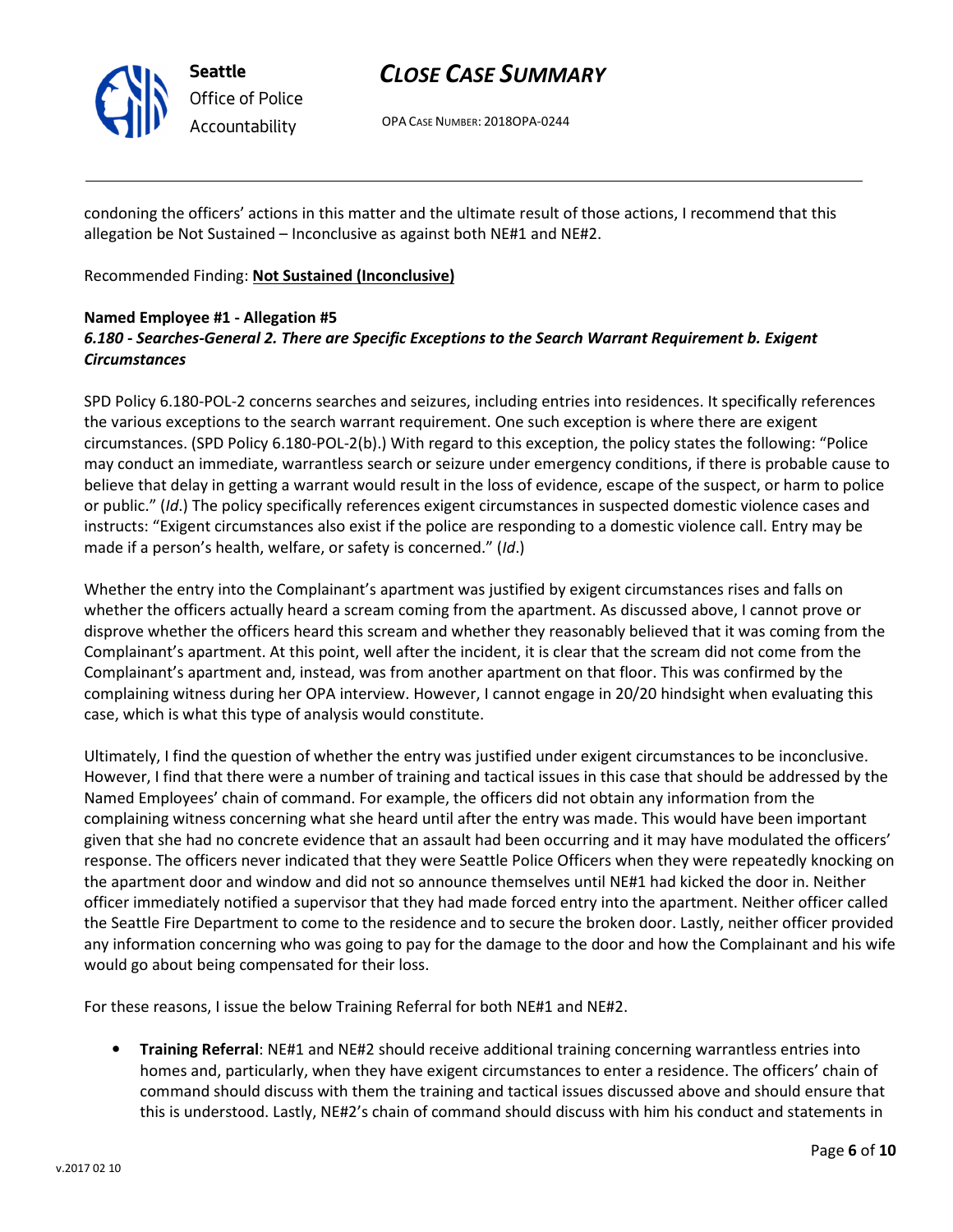

Seattle Office of Police Accountability

# CLOSE CASE SUMMARY

OPA CASE NUMBER: 2018OPA-0244

this case, which OPA believes to have been unprofessional. NE#2 should be on notice that similar statements and demeanor will be investigated by OPA in the future. This retraining and associated counseling should be documented and this documentation should be maintained in an appropriate database.

### Recommended Finding: Not Sustained (Training Referral)

### Named Employee #1 - Allegation #6 6.220 - Voluntary Contacts, Terry Stops & Detentions 3. During a Terry Stop, Officers Will Limit the Seizure to a Reasonable Scope

SPD Policy 6.200-POL-3 requires that officers limit a seizure to a reasonable scope. The policy further states that: "Actions that would indicate to a reasonable person that they are being arrested or indefinitely detained may convert a Terry stop into an arrest requiring probable cause or an arrest warrant." (SPD Policy 6.200-POL-3.)

When NE#1 and NE#2 entered the Complainant's apartment, they entered with their guns drawn and they ordered the occupants to come out into the main room. This included stating: "We have our guns drawn, don't do anything stupid." The Complainant walked out of his bedroom with his hands raised. He was in a tee-shirt and underwear and appeared, at least from OPA's review, to have just woken up. The officers repeatedly yelled at the Complainant to show his hands and to get on the ground. Prior to getting on the ground, the Complainant, who appeared to be shocked, gave his name and asked to see NE#2's badge. NE#2 yelled: "you see this, turn around now!" The officers then forced the Complainant to the ground, put him in a prone position, and handcuffed him.

The Complainant remained handcuffed for approximately 18 minutes. This was after the Complainant's wife told the officers that there was no domestic abuse, that she was not screaming and that she did not hear any screams, that her room was messy because she was hiding due to her fear, and that they did not answer the front door immediately because there had been a recent murder in the neighborhood (which NE#2 also knew about). NE#2 asked the wife whether she was injured and she said that she was not. She further showed him her arms and neck, which had no indication of injury.

The Complainant also spoke with NE#2. There were multiple officers in the apartment with the Complainant at that time and he was calm and cooperative. He remained in handcuffs even after NE#2 told the Complainant that he knew that no assault had occurred. He stated to the Complainant that he believed that he and his wife were lying. The Complainant clearly presented no threat at that time but remained in handcuffs regardless.

The officers released him, thanked him for his cooperation, and apologized (while laughing) about their door. The officers then left the residence. At that time, NE#2 spoke with the wife and stated to her that someone was lying to him – suggesting that either she or the Complainant were doing so. He further told her: "If we have to come back here tonight, I don't know who's going to have to go to jail but I'm going to have to pick somebody."

As discussed above, OPA initially recommended that this allegation be Sustained. In reaching this decision, OPA reasoned as follows: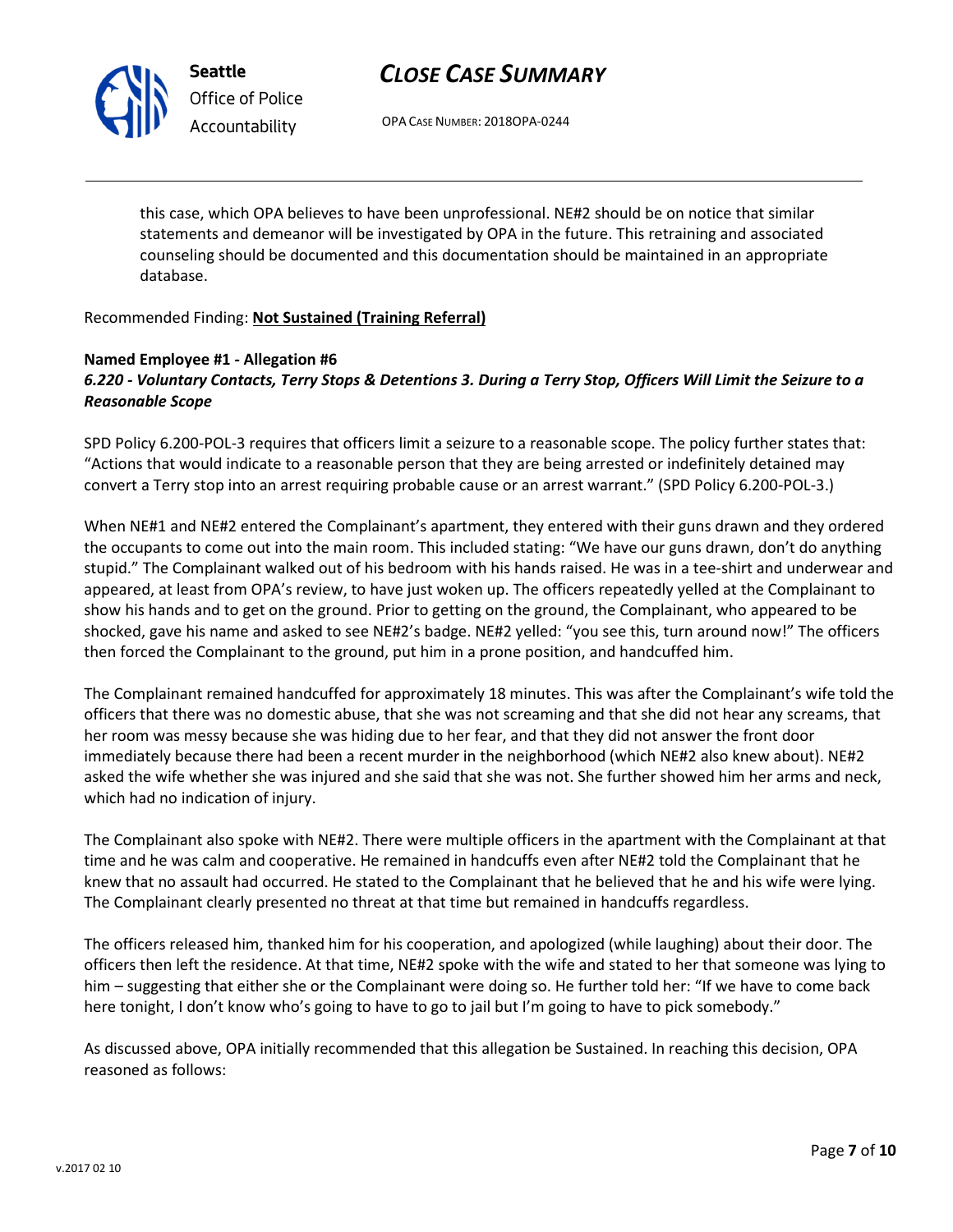



OPA CASE NUMBER: 2018OPA-0244

I find that, based on the facts of this case, a reasonable person in the Complainant's place would have believed that he was functionally under arrest. As such, the officers required probable cause or an arrest warrant, they had neither. I am unclear what the safety risks were that warranted immediately handcuffing the Complainant and keeping him handcuffed for 18 minutes. He was wearing a tee-shirt and boxers and his hands were up as he slowly advanced towards the officers. He was calm and clearly terrified. Instead of taking measure of the situation and considering these facts, the officers continued full throttle. This is the case even though, aside from a virtually inaudible scream, there was no evidence of any ongoing assault, let alone probable cause to believe that the Complainant was the perpetrator.

At the discipline meeting in this matter, the officers' chain of command raised two points in support of their argument that this finding should be reversed. First, the chain of command contended that, during the time the Complainant was handcuffed, the officers were continuing to investigate the incident and the chain of command was loathe to set a hard and fast time limit during which the investigation needed to be completed. The chain of command was concerned that, if such a limit was set here, it could serve to discourage officers from completing thorough investigations. Second, the chain of command asserted that the officers' behavior in handcuffing the Complainant and keeping him handcuffed for 18 minutes during their investigation was consistent with their training and the expectations of the officers' supervisors.

Both of these arguments carry weight with OPA. As such, OPA reverses its finding on this allegation from Sustained to Not Sustained – Training Referral. In doing so, OPA is not saying that it necessarily agrees with the chain of command that the officers acted appropriately in this respect. Indeed, OPA still does not believe that to be the case. However, OPA feels that it would be unjust to discipline officers who acted consistent with their training and the expectations of their chain of command.

• Training Referral: NE#1 and NE#2 should receive additional training concerning the elements of SPD Policy 6.220-POL-3. Their chain of command should provide the officers with OPA's analysis of this issue and should discuss this matter with them. OPA notes that the chain of command has already provided general retraining and counseling regarding this case to both NE#1 and NE#2. To the extent the issues referenced in this Training Referral have already been discussed with the officers, no further training or counseling need be done. Any retraining and counseling that is completed should be documented and this documentation should be maintained in an appropriate database.

Recommended Finding: Not Sustained (Training Referral)

### Named Employee #2 - Allegations #1 5.001 - Standards and Duties 2. Employees Must Adhere to Laws, City Policy and Department Policy

For the same reasons as stated above (see Named Employee #1, Allegation #1), I recommend that this allegation be removed.

Recommended Finding: Allegation Removed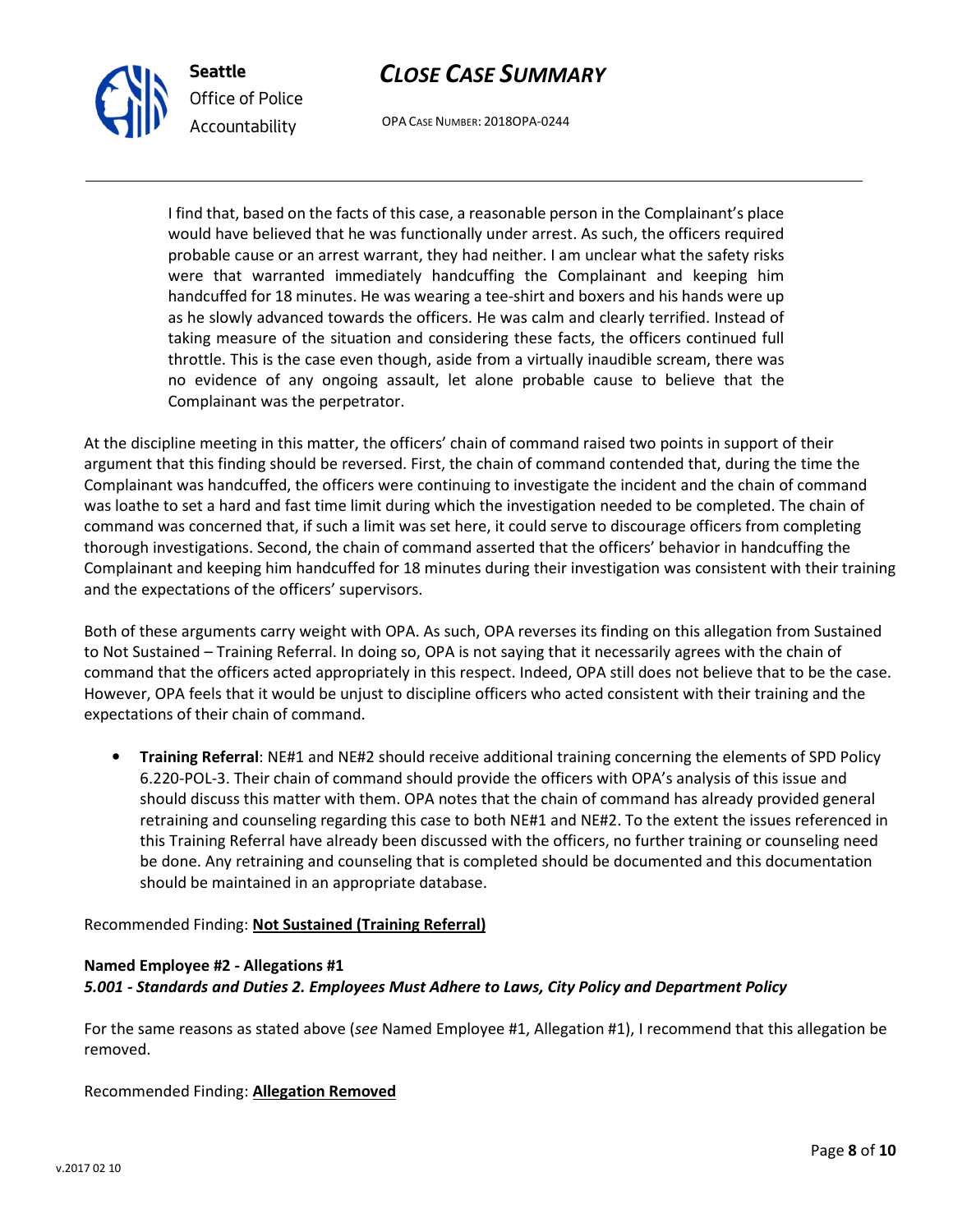

# CLOSE CASE SUMMARY

OPA CASE NUMBER: 2018OPA-0244

#### Named Employee #2 - Allegation #2 5.001 - Standards and Duties 11. Employees Shall Be Truthful and Complete in All Communication

Given my review of the record, I see no evidence that NE#2 generated any paperwork concerning this matter. He, like NE#1, also asserted that he heard a scream coming from the vicinity of the Complainant's apartment. As with NE#1, I cannot conclusively determine that this scream occurred. However, as discussed above, no rational officer would have made this fact up given the potential consequences that would flow from that false statement.

For these reasons, and applying the higher quantum of proof required for this allegation, I recommend that this allegation be Not Sustained – Unfounded.

### Recommended Finding: Not Sustained (Unfounded)

### Named Employee #2 - Allegation #3 6.010 - Arrests 5. Sergeants Must Screen All Arrests Prior to Booking or Release

For the same reasons as stated above (see Named Employee #1, Allegation #3), I recommend that this allegation be Sustained.

Recommended Finding: Sustained

### Named Employee #2 - Allegations #4 6.220 - Voluntary Contacts, Terry Stops & Detentions 1. Terry Stops are Seizures and Must Be Based on Reasonable Suspicion in Order to be Lawful

For the same reasons as stated above (see Named Employee #1, Allegation #4), I recommend that this allegation be Not Sustained – Inconclusive.

Recommended Finding: Not Sustained (Inconclusive)

### Named Employee #2 - Allegation #5

### 6.180 - Searches-General 2. There are Specific Exceptions to the Search Warrant Requirement b. Exigent **Circumstances**

For the same reasons as stated above (see Named Employee #1, Allegation #5), I recommend that this allegation be Not Sustained – Training Referral and I refer to the Training Referral above.

Recommended Finding: Not Sustained (Training Referral)